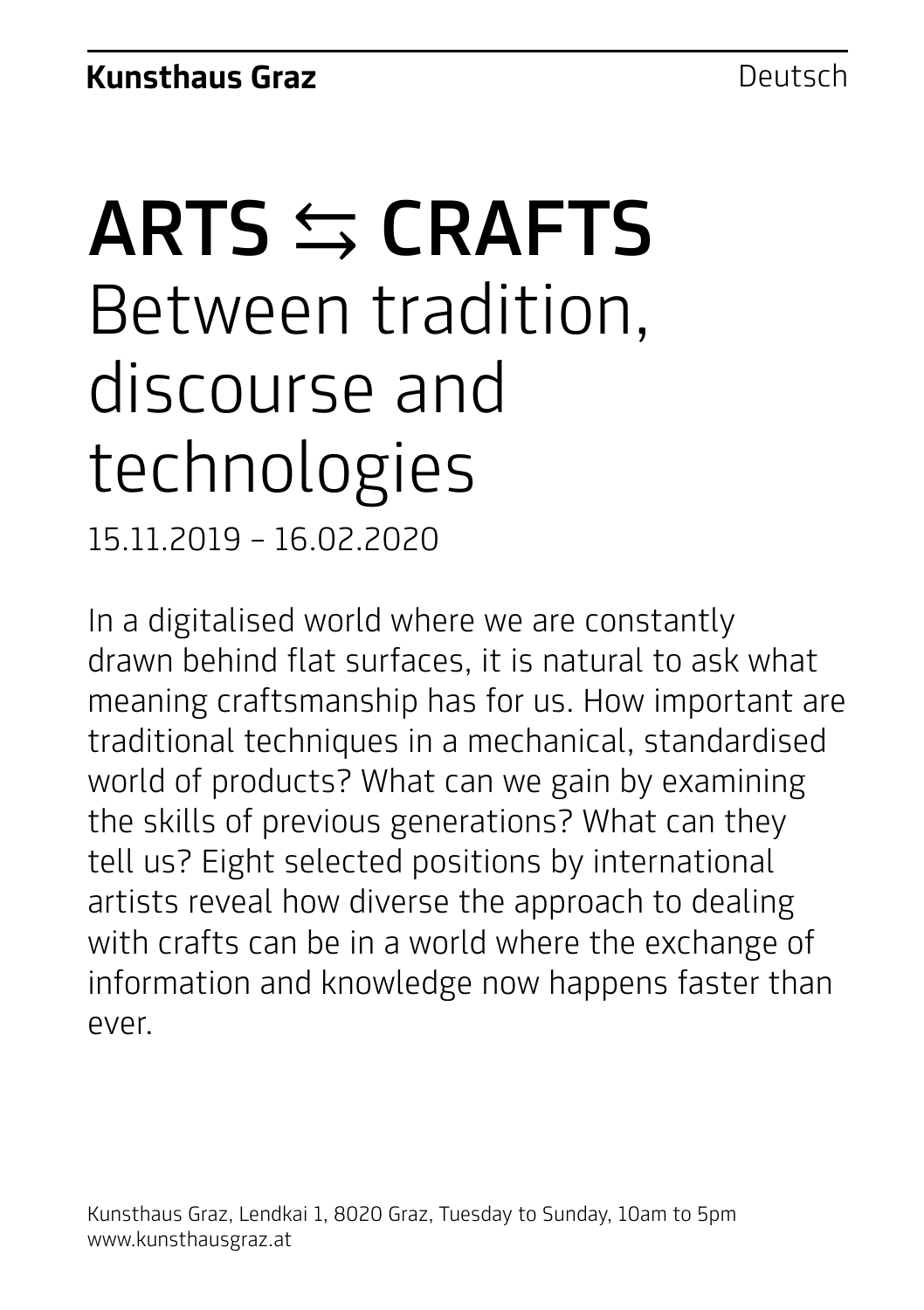### Olaf Holzapfel

Born 1967 in Dresden (GER) Lives and works in Berlin (GER)

Olaf Holzapfel has used bundles of straw and wood to build an open space, adding two historic pictures from the collection of the Neue Galerie Graz to his own abstract images made of straw. Johann Kniep's *Ideal Landscape* of 1806 and *Szolnok*, 1873/74, by Tina Blau are emblematic of narrative views showing a glorified and subjective landscape, opening up different, yearnedfor idylls.

Straw (dried cereal stalks) and reed (dried reed plants) have served as readily available and low-cost materials for thatching the roofs of houses ever since humankind settled down. Its only drawback is that it is highly flammable. Nowadays, it is rare to find thatched roofs in industrialised societies—they are too labour-intensive and time-consuming.

Olaf Holzapfel finds it interesting as a material partly because it is very simple, but also because of its history in his local area to the south east of Berlin: the Sorbs who lived there also made it into decorations. For them it represented light, harvest and the geometry of the elements. He too uses it on the basis of colour and light, brightness and darkness. He cuts the stalks precisely into overlapping layers. Created following digital designs, his constructive straw pictures have for him something very painterly about them, perhaps reminiscent of landscapes also, but equally of geometric abstract pictures. The material is itself taken from the landscape and coincides with images of the landscape in the 19th century, where it is also at times the subject of the picture.

#### Johannes Schweiger

Born 1973 in Schladming (AUT) Lives and works in Vienna (AUT)

Johannes Schweiger hangs his threads, textiles, fabrics and fringes on metal shelves freely from or on the wall. It is fabric, the raw material, that interests him as a starting point for his work. Here he installs the series *Sample Schlaufe* (Sample Loop) in the exhibition space as pictures designed for a fictitious men's collection, in full knowledge that fringes, loops and strips of fabric usually have feminine or gay connotations, and are rejected by 'real' men precisely because of this perception. Johannes Schweiger has many years of experience in the fashion world and has created a number of labels (e.g. 'Wiener Times' with Susanne Schneider), always working in an interdisciplinary way. He has called for fashion to become more conceptual. In *Nostalgie für Obsoleszenzfreunde* (Nostalgia for Friends of Obsolescence) he explores the theme of linen and its development from a simple fabric into a sophisticated home textile. He has linens woven on historical looms in Mönchengladbach, and thus goes back to the roots of European textile production, whose origins lie in Manchester—and which is also considered the trigger and driving force behind the Industrial Revolution. Within the sphere of art, felt has its own history as a material, reflected by Schweiger from Robert Morris to Joseph Beuys by giving the material a presence in his own pictures in abstract-minimalistic form. In the case of felt—which has gained both fame and infamy as a crafting material—it is the structure of its surface, the pleasure of the textile itself, that captures his interest. Here we see a visualisation of his commitment to breaking down stereotyped, gender-specific categorisations. In the field of handicrafts, the production of textiles was/is considered domestic and feminine—and so in many respects an inferior occupation. Lucie Rie's buttons take on a special role. She made these as a refugee in London in order to survive and earn a living. Johannes Schweiger has made replicas of her buttons.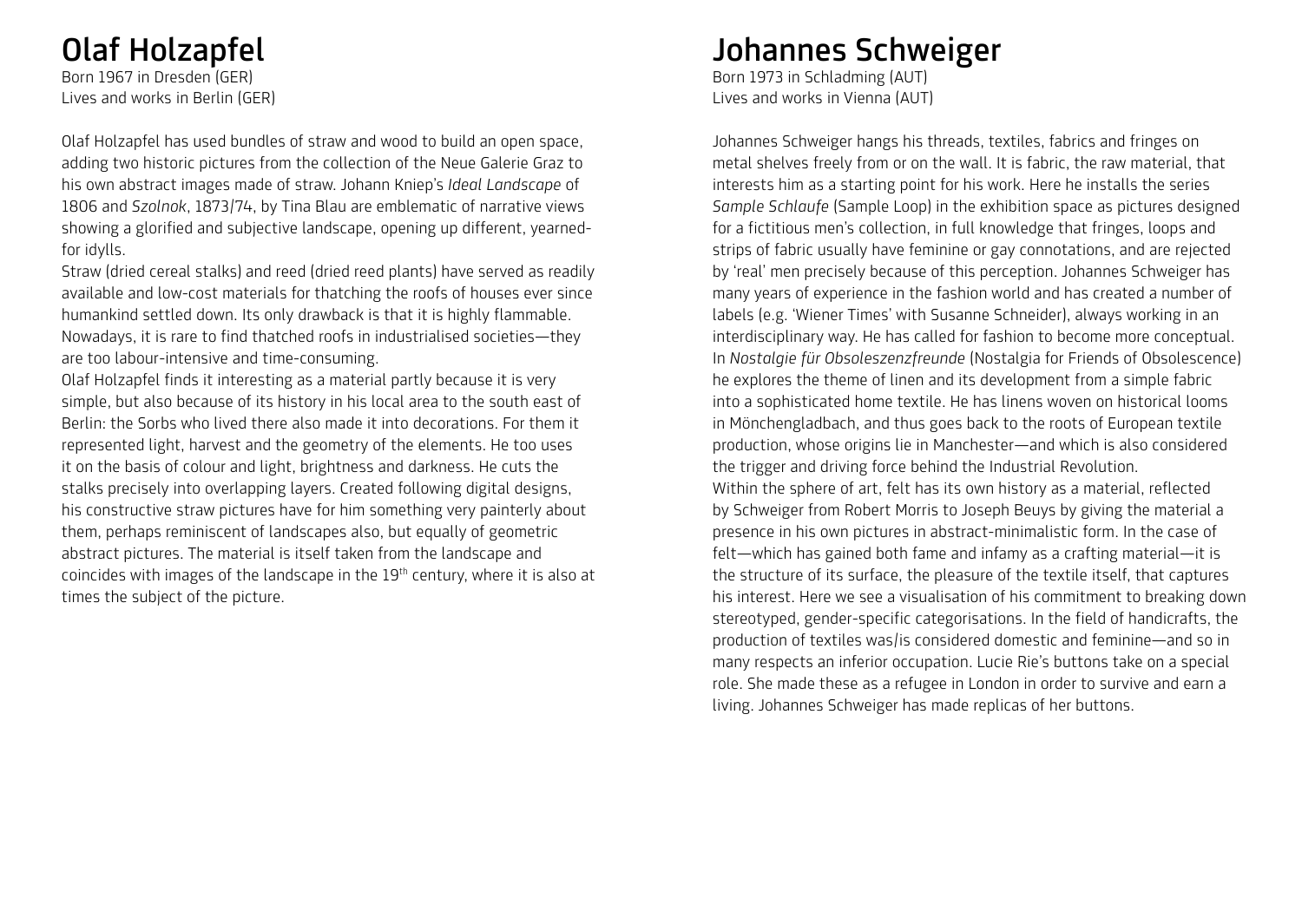### Antje Majewski/ Olivier Guesselé-Garai

Born 1968 in Marl (GER)/Born 1976 in Paris (FRA) Live and work in Berlin (GER)

Antje Majewski and Olivier Guesselé-Garai are connected by cultural differences. Linked with their biographies, they examine the conventional methods used by the current art scene to attribute, value and classify art, as well as the delimitations and categorisations between ethnography, art history, anthropology and colonialism. Majewski paints objects in large format and in doing so examines them in depth. For her, as a German artist (with Polish heritage), this has involved travelling to and researching many countries in the world. A French citizen (with a Hungarian family), Olivier Guesselé-Garai's roots go back to Cameroon, where his great-grandfather fought against the German colonial rulers. As an artist he works on the expansion of what we understand as geometric abstract art. Since a visit to the Ethnological Museum in Berlin in 2011, their joint work has been based on the intersections of their subsequent intensive research in Cameroon stories about the throne of Ibrahim Njoya, basket weaving and cache-sexes (loin cloths).

The original Mandu Yenu throne of ruler Ibrahim Njoya is now to be found in Berlin, and exemplifies the German paternalistic attitude towards colonised Cameroon. The film opens up many perspectives on this. Who, over the decades, has been telling whose story? How? And what does it say about each of those concerned?

Cache-sexes hold a fascination for European collectors, who buy them in Cameroon in order to hang them on the wall at home like pictures, detached from their original function. Antje Majewski interviews the women who make these loin cloths to sell on the collectors' market, although they are still needed for traditional dances in Cameroon too. Their shapes, colours and patterns are reminiscent of Western geometric abstract art.

An interesting parallel in the use of pumpkins and their oil can be seen in the work *La Mur murmura*, that also combines weaving techniques from Styria and Cameroon.

### Slavs and Tatars

Founded 2006 Live and work in Berlin (GER)

Slavs and Tatars is a cross-media and -genre Polish-Iranian collective whose work encompasses installations, publications and readings. Their focus always lies on reflecting and analysing social contexts. The two artists describe themselves as a 'Eurasian' collective located between the Berlin Wall and the Great Wall of China. They chart the relationships between religion, power, language and the associated identities.

The questions they ask are rooted in Polish and/or Iranian history, the end of Communism, Solidarność in 1989, the Islamic Revolution in 1979 as well as the Green Revolution in 2009 in Iran.

In the cycle *Friendship of Nations: Polish Shi'ite Showbiz*, they reflect their own history/histories while formulating various messages in Polish, Farsi or English. These are combined with traditional fabrics and patterns, and condensed in the symbolism that is explained in the displayed journal. They refer to the local traditional handicraft of each place, particularly tracing the changes in it. Because as history teaches us, scripts and languages can change according to who is in power, just as memorable imagery does. The banners were produced in collaboration with Polish and Iranian craftswomen. In this way, the fabric of complex cultures is given a Eurasian structure in the world as a global village in Slavs and Tatars' work.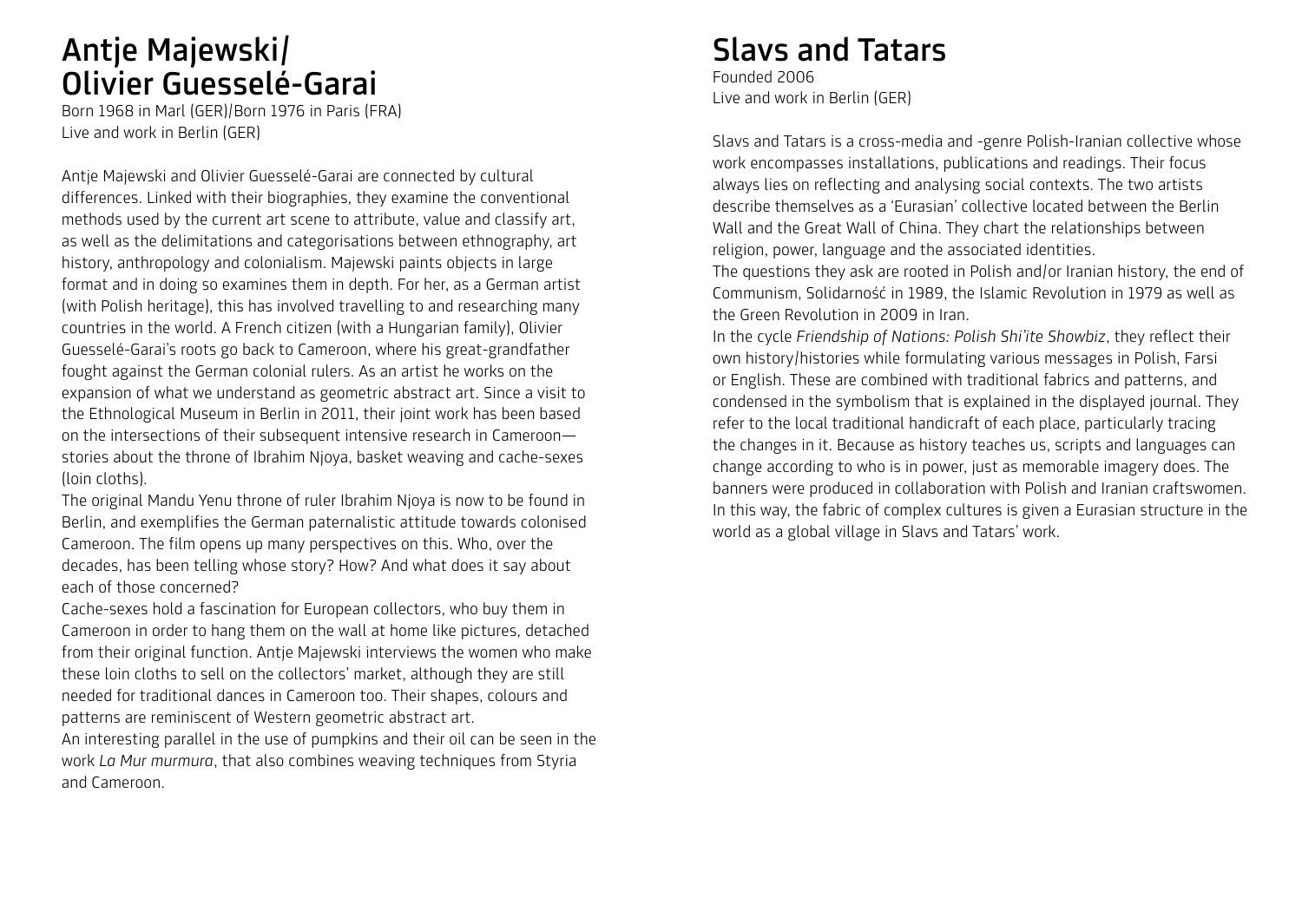#### Plamen Dejanoff

Born 1970 in Sofia (BUL) Lives and works in Vienna (AUT)

Following a comprehensive restitution process, the Dejanoff family had a huge collection of historical documents, books, artworks and several buildings returned to them, which the artist brought together under the umbrella of one foundation. Its aim is to promote contemporary art in Bulgaria. The *Bronze House* is a project that the artist was able to realise through this foundation. By developing this and other projects, Plamen Dejanoff manages to preserve old craft techniques, such as the already rare interlocking wood unit technique seen in works from the series *Foundation Requirement*. This series clearly reveals his great passion for research into historic buildings. By studying the restituted houses and exposing them layer by layer, he has made a major contribution to the conservation of monuments. What is also revealed, however, is that the buildings are a fertile source for his interest as a sculptor.

The *Bronze House* was initiated for public space in Sofia, and represents a very comprehensive project in many respects. The cost-intensive production of the assembled parts was taken over by a wide range of art institutions, which made them within the context of their own exhibitions. After more than ten years he was at last able to open the building—which is actually more of a sculpture, perhaps also a monument to the history of the country at a significant place in Sofia, the centrally located Alexander Battenberg Square. Over 300 elements make up an 11-metre tall, grid-like lattice structure, a smaller version of which can be seen here at the Kunsthaus Graz. A key issue that runs through all of the phases of the realisation of this megaproject is how it relates to the public. How, and by what means, can art in public space be effective?

#### Jorge Pardo

Born 1963 in Havanna (CUB) Lives and works in New York (USA) and Mérida (MEX)

Jorge Pardo places an oversized shelf in Space01 at Kunsthaus Graz. It is packed with a profusion of goods, articles and artefacts. Based in Mexico, Pardo works across genres, making lamps into sculptures or hanging furniture like a picture on the wall, where it can't be used. His interest lies in sculpture, its history and methods: what does it mean today to be a sculptor? He explores how people read and understand connections, how they perceive space. In Los Angeles, MOCA commissioned him to build an entire house as an exhibition, which could be visited like a museum during opening hours and yet was used freely by him the rest of the time. He designed the house as a sculpture, working also with chance by integrating unforeseen events into the process. Jorge Pardo works with his hands and likes to feel the materials. In order to remain independent, however, he founded his own company, which employs various different craftspeople. His works, which can also be used as products, have an unsettling effect on viewers, caught between functionality and aesthetics, workshop and small factory, everyday life and artificiality, and also between reality and virtuality.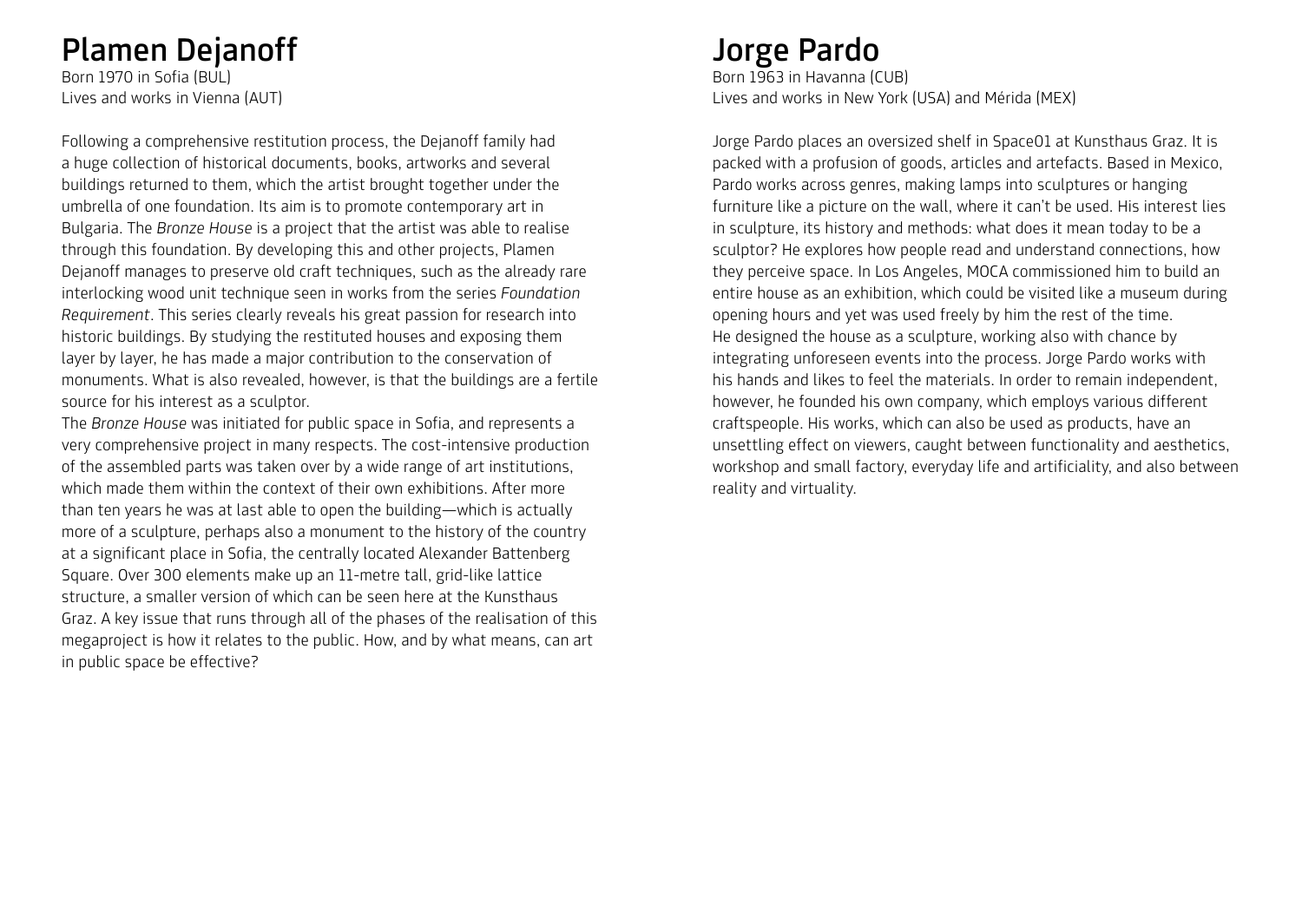### Haegue Yang

Born 1971 in Seoul (KOR) Lives and works in Berlin (GER) and Seoul (KOR)

Large black-haired figures hang like spidery serpent creatures from the vaulted roof of Space01, looming like demonic extra-terrestrials. Made from synthetic materials, they contradict conventional notions of traditional craft, which for many summons up an ideal concept of intrinsic quality and being at one with nature. The black anthropomorphic wicker figures also belong to a group of works called *The Intermediates*. Fairytale, mystical figures are composed of traditionally worked wicker, palm leaves and industrially manufactured castor bases.

So, with great irony and humour, *The Intermediates* tell eerie stories that create links to the past while creating their own worlds. In the vast digital wallpapers of *Multiple Mourning Room* (in collaboration with Manuel Raeder), the creatures lift off into fictitious, endless expanses, floating out of their strangely decoupled, urban living environment. So emerges a mysterious world waiting to be explored, between folkloric traditions and artificial spaces of the future.

## Azra Akšamija

Born 1976 in Sarajevo (BIH) Lives and works in Graz (AUT) and New York (USA)

*Diaspora Scroll* is a large fabric roll of remembrance that grows continuously with the knowledge of its many contributors. It collects embroidery patterns that combine local with migrated knowledge, primarily that of women. Embroidery reminds Azra Akšamija of her grandmother's generation and of Bosnia, which she left at the age of 16 with her family during the Yugoslavian war. As they work together on the diverse embroidery patterns at the workbench, conversations naturally develop about each person's traditions, ties, knowledge and identities. The designs embroidered into the textile bear information, refer to places or events, and demonstrate that they nonetheless share similarities and commonalities. *Diaspora Scroll* tells of migrations, cultural transfers and the growth of constantly evolving cultures that can never be self-contained, and which, like organisms, are constantly evolving in heterogeneous openness.

*Monument in Waiting* is a handwoven wool kilim that incorporates 99 prayer beads collected from destroyed Bosnian mosques. In their weaving the women tell the story of the war and its traumas, giving the joint activity a healing effect and the carpet the power of a collective monument, a memorial that articulates history and stories through many old and new symbols. Many of Azra Akšamija's works tell of rootlessness and deeprootedness, of the possibilities of connecting and sharing, but above all of the new growth that can spring from them.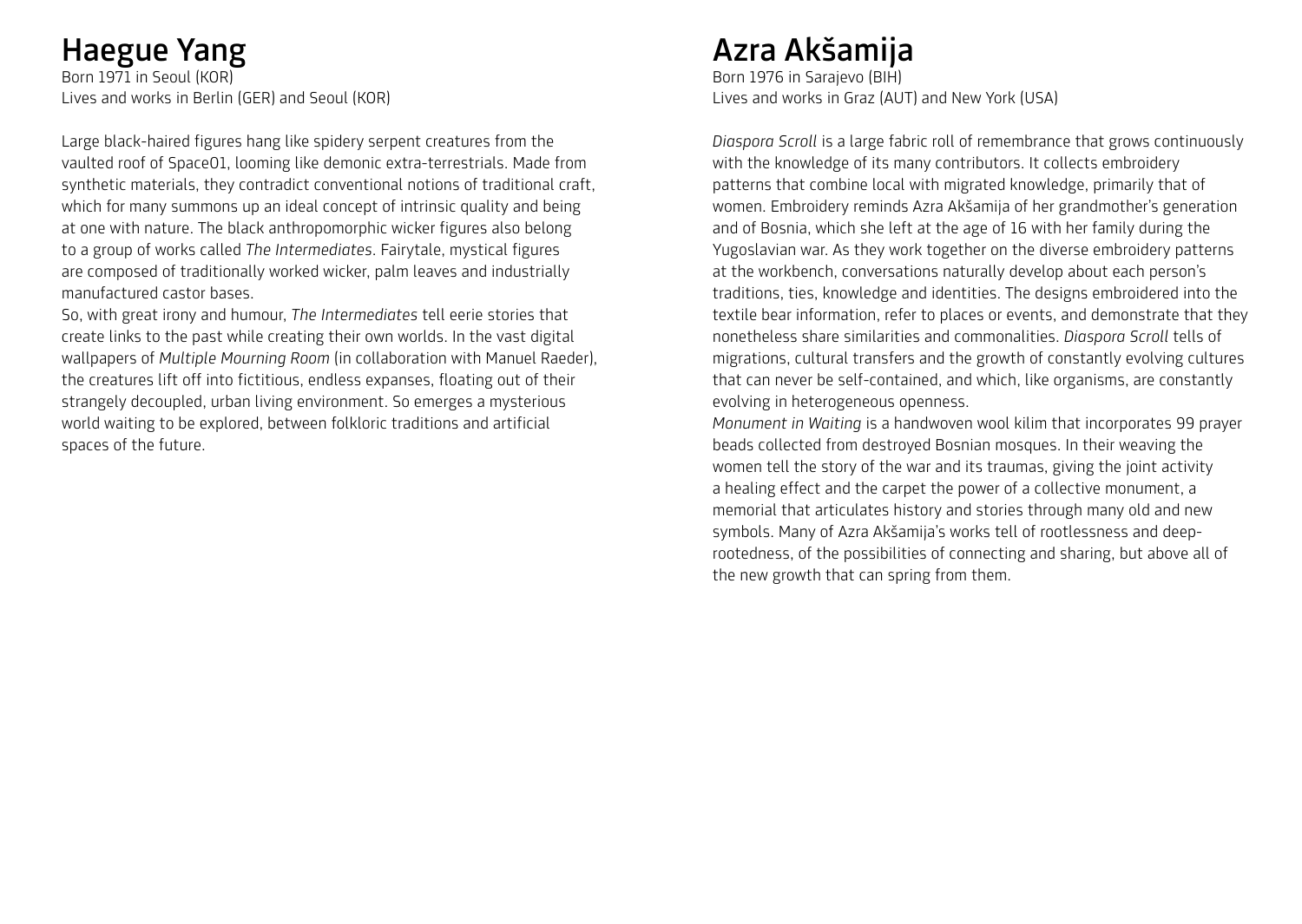#### Accompanying programme

(in German language)

14.11.2019–16.02.2020 BIX project: Olivier Guesselé-Garai, *La Mur murmura*

Fri, 15.11.2019, 3–4pm Guided tour with curator Barbara Steiner

Tues, 19.11.2019, 3.30–4.30pm Introduction to ARTS  $\leq$  CRAFTS Exclusively for teachers and educators With Monika Holzer-Kernbichler

Thurs, 21.11.2019, 4–7pm KoOgle: Working with copper surface structure in jewellery design Jewellery workshop with Katharina Binder

Sat, 23.11.2019, 3–4.30pm Art meets nature. Seen from both sides: Of animal artists and artificial nature With Daniel Zechner and Christof Elpons

Sat–Sun, 23./24.11.2019, 10am–5pm Open House 2019 – Handicrafts! Powered by UNIQA Come and join in—free admission!

Sun, 24.11.2019, 11–12pm Exercises in the contemplation of artworks: Haegue Yang, *The Intermediates* With Barbara Steiner

Tues, 26.11.2019, 3.30–4.30pm Guided tour ARTS ⇆ CRAFTS Exclusively for teachers and educators With Monika Holzer-Kernbichler

Fri, 06.12.2019, 3–4.30pm Art meets nature. Seen from both sides: Of animal artists and artificial nature With Daniel Zechner and Christof Elpons

Sat, 07.12.2019, 2–4pm SpaceKids: Working with straw

Sun, 08.12.2019, 3.30–4.30pm Guided tour of the exhibition With Gabi Gmeiner

Thurs, 12.12.2019, 4–7pm KoOgle: Say, are you spinning? – Yes! Spinning workshop with Johanna Arbeithuber

Fr, 13.12.2019, 3pm Artist's talk with Azra Akšamija and Alexandra Trost

Sun, 15.12.2019, 11am–12pm Exercises in the contemplation of artworks: Antje Majewski and Olivier Guesselé-Garai With Barbara Steiner

Sat, 04.01.2020, 24–4pm SpaceKids: Working with straw

Thurs, 23.01.2020, 4–7pm KoOgle: Turn the potter's wheel! Pottery workshop with Selma Etareri

Fri, 24.01.2020, 3pm Artist's talk with Plamen Dejanoff and Barbara Steiner

Fri, 31.01.2020, 3–4pm Guided tour with curator Barbara Steiner

Sun, 02.02.2020, 11am Exercises in the contemplation of artworks: On Jorge Pardo

Fri, 07.02.2020, 3pm Artist's talk with Johannes Schweiger and Alexandra Trost

#### ARTS  $\leq$  CRAFTS continued!

Galerie für zeitgenössische Kunst Leipzig 14.03.–28.06.2020 Opening: Fri, 13.03.2020

Kestner Gesellschaft Hannover 13.06.–13.09.2020 Opening: Fr, 12.06.2020